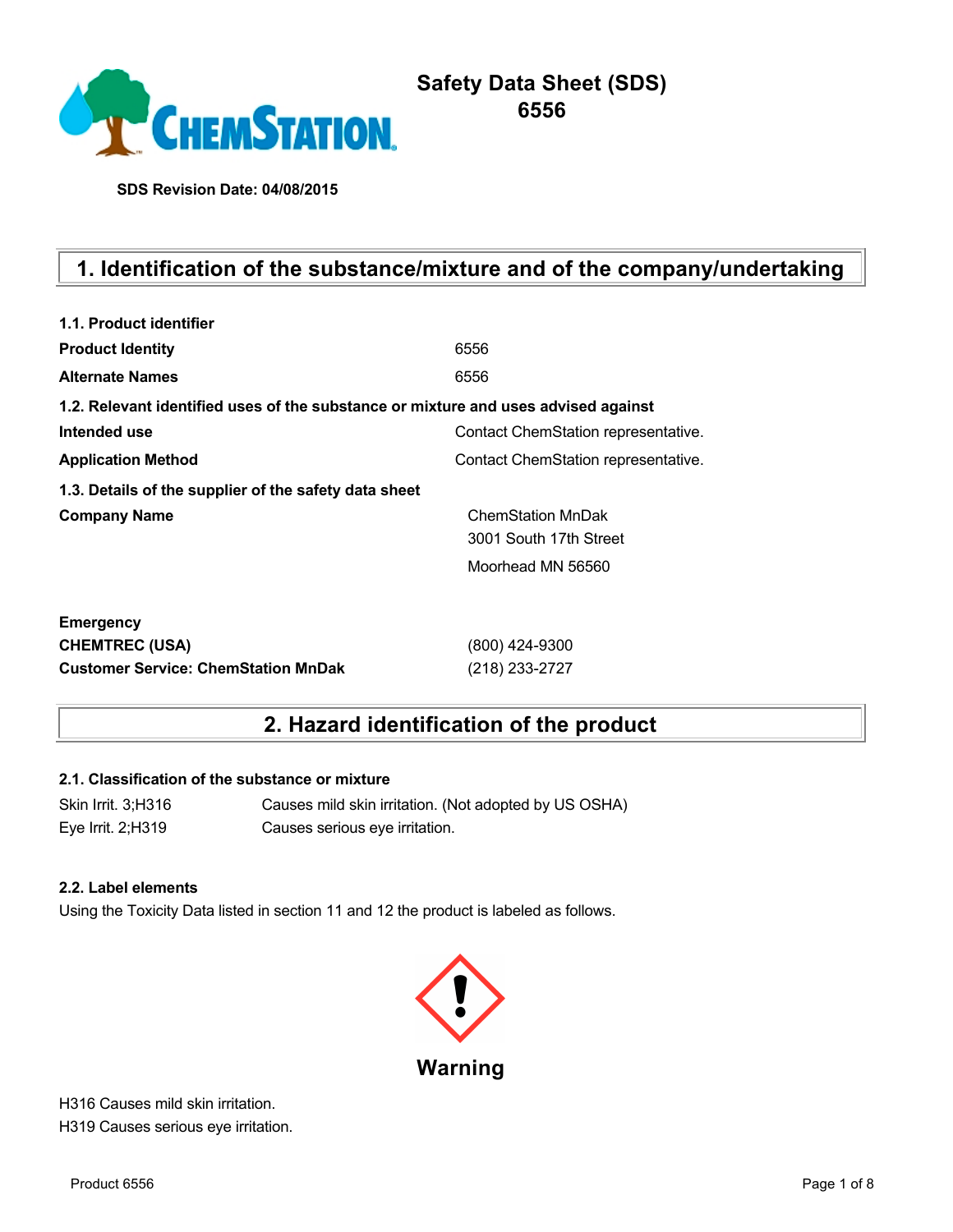## **[Prevention]:**

P260 Do not breathe mist / vapors / spray.

P262 Do not get in eyes, on skin, or on clothing.

P264 Wash thoroughly after handling.

P280 Wear protective gloves / eye protection / face protection.

### **[Response]:**

P301+310 IF SWALLOWED: Immediately call a POISON CENTER or doctor / physician.

P305+351+338 IF IN EYES: Rinse continuously with water for several minutes. Remove contact lenses if present and easy to do - continue rinsing.

P331 Do NOT induce vomiting.

P332+313 If skin irritation occurs: Get medical advice / attention.

P337+313 If eye irritation persists: Get medical advice / attention.

**[Storage]:**

No GHS storage statements

**[Disposal]:**

No GHS disposal statements

## **3. Composition/information on ingredients**

This product contains the following substances that present a hazard within the meaning of the relevant State and Federal Hazardous Substances regulations.

| <b>Ingredient/Chemical Designations</b>                                                                    | Weight %   | <b>GHS Classification</b>                                    | <b>Notes</b> |
|------------------------------------------------------------------------------------------------------------|------------|--------------------------------------------------------------|--------------|
| Dimethyldodecylamine oxide<br><b>CAS Number:</b><br>0001643-20-5                                           | $1.0 - 10$ | <b>Skin Irrit. 2:H315</b><br><b>Eye Dam. 1;H318</b>          |              |
| Distillates (petroleum), hydrotreated middleGasoil -<br>∣unspecified<br><b>CAS Number:</b><br>0064742-46-7 | $1.0 - 10$ | Asp. Tox. 1; H304<br>Acute Tox. 4:H332<br>Skin Irrit. 2:H315 | [[1]         |

[1] Substance classified with a health or environmental hazard.

[2] Substance with a workplace exposure limit.

[3] PBT-substance or vPvB-substance.

\*The full texts of the phrases are shown in Section 16.

## **4. First aid measures**

#### **4.1. Description of first aid measures**

| General | In all cases of doubt, or when symptoms persist, seek medical attention. |
|---------|--------------------------------------------------------------------------|
|         | Never give anything by mouth to an unconscious person.                   |

- **Inhalation** Remove to fresh air, keep patient warm and at rest. If breathing is irregular or stopped, give artificial respiration. If unconscious place in the recovery position and obtain immediate medical attention. Give nothing by mouth.
- **Eyes** Irrigate copiously with clean water for at least 15 minutes, holding the eyelids apart and seek medical attention.
- **Skin** Remove contaminated clothing. Wash skin thoroughly with soap and water or use a recognized skin cleanser.
- **Ingestion** If swallowed obtain immediate medical attention. Keep at rest. Do NOT induce vomiting.
- **4.2. Most important symptoms and effects, both acute and delayed**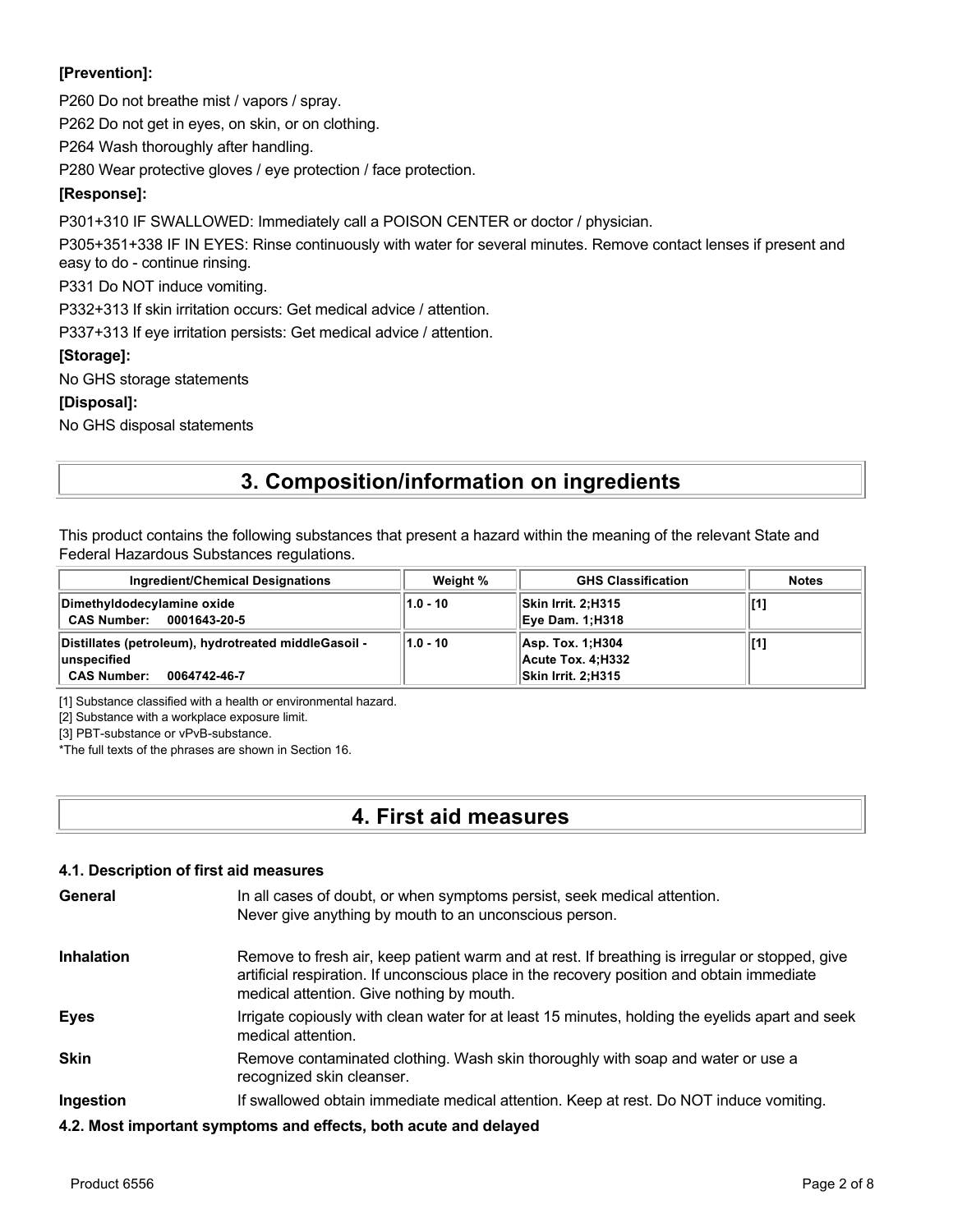| Overview    | No specific symptom data available.<br>See section 2 for further details. |
|-------------|---------------------------------------------------------------------------|
| <b>Eyes</b> | Causes serious eye irritation.                                            |
| <b>Skin</b> | Causes mild skin irritation. (Not adopted by US OSHA)                     |
|             |                                                                           |

## **5. Fire-fighting measures**

## **5.1. Extinguishing media**

Recommended extinguishing media; alcohol resistant foam, CO<sub>2</sub>, powder, water spray. Do not use; water jet.

#### **5.2. Special hazards arising from the substance or mixture**

Hazardous decomposition: No hazardous decomposition data available.

Do not breathe mist / vapors / spray.

Do not get in eyes, on skin, or on clothing.

### **5.3. Advice for fire-fighters**

Cool closed containers exposed to fire by spraying them with water. Do not allow run off water and contaminants from fire fighting to enter drains or water ways.

**ERG Guide No.** 0

## **6. Accidental release measures**

### **6.1. Personal precautions, protective equipment and emergency procedures**

Put on appropriate personal protective equipment (see section 8).

#### **6.2. Environmental precautions**

Do not allow spills to enter drains or waterways.

Use good personal hygiene practices. Wash hands before eating, drinking, smoking or using toilet. Promptly remove soiled clothing and wash thoroughly before reuse.

#### **6.3. Methods and material for containment and cleaning up**

Ventilate the area and avoid breathing vapors. Take the personal protective measures listed in section 8.

Contain and absorb spillage with non-combustible materials e.g. sand, earth, vermiculite. Place in closed containers outside buildings and dispose of according to the Waste Regulations. (See section 13).

Clean, preferably with a detergent. Do not use solvents.

Do not allow spills to enter drains or watercourses.

If drains, sewers, streams or lakes are contaminated, inform the local water company immediately. In the case of contamination of rivers, streams or lakes the Environmental Protection Agency should also be informed.

## **7. Handling and storage**

### **7.1. Precautions for safe handling**

See section 2 for further details. - [Prevention]: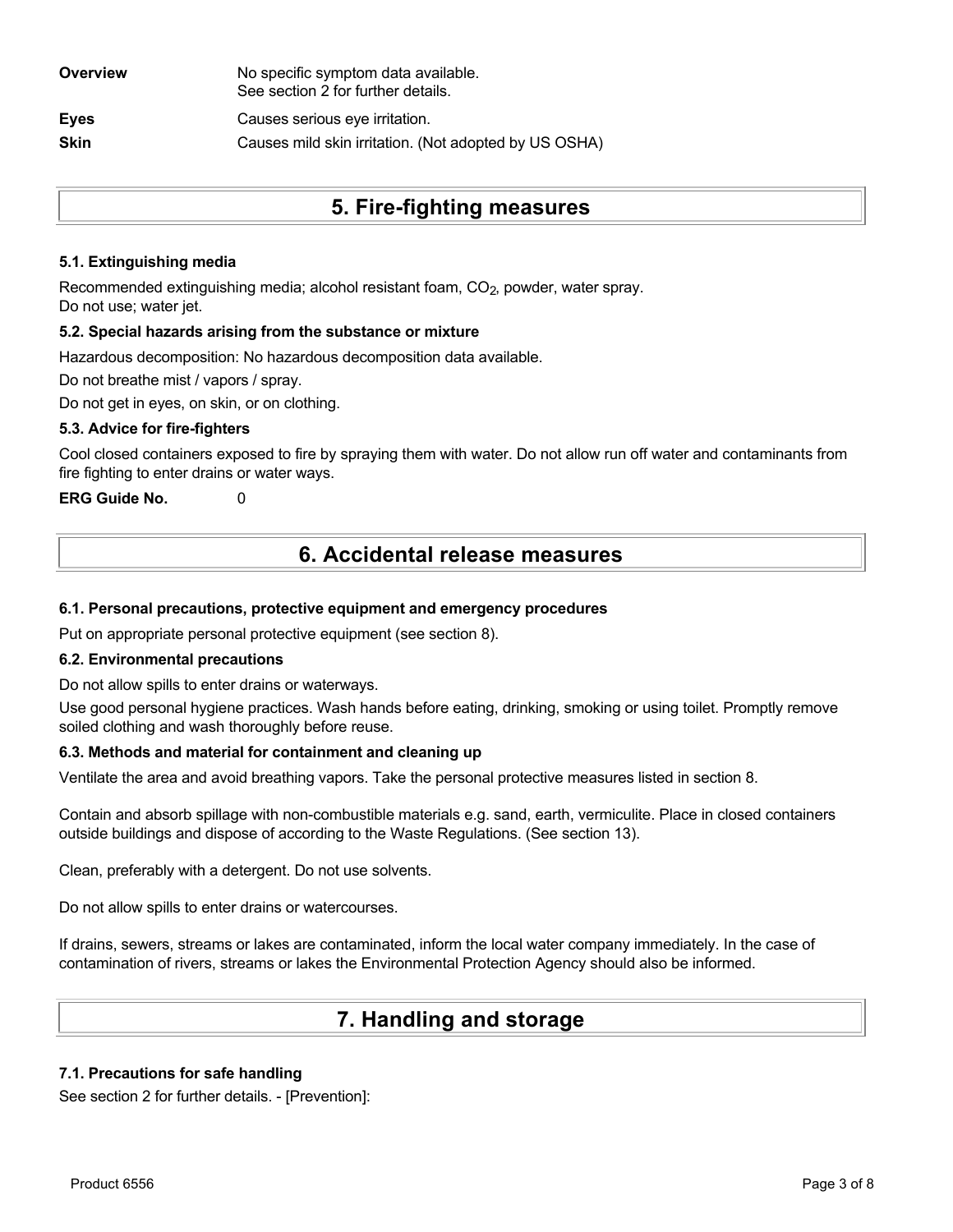### **7.2. Conditions for safe storage, including any incompatibilities**

Handle containers carefully to prevent damage and spillage.

Incompatible materials: No data available.

See section 2 for further details. - [Storage]:

### **7.3. Specific end use(s)**

No data available.

## **8. Exposure controls and personal protection**

**Exposure**

### **8.1. Control parameters**

| Exposure                                                                            |                            |                             |                             |
|-------------------------------------------------------------------------------------|----------------------------|-----------------------------|-----------------------------|
| CAS No.                                                                             | Ingredient                 | <b>Source</b>               | Value                       |
| 0001643-20-5                                                                        | Dimethyldodecylamine oxide | <b>OSHA</b>                 | <b>No Established Limit</b> |
|                                                                                     |                            | ACGIH                       | No Established Limit        |
|                                                                                     | <b>NIOSH</b>               | No Established Limit        |                             |
|                                                                                     | Supplier                   | <b>No Established Limit</b> |                             |
| 0064742-46-7<br>Distillates (petroleum), hydrotreated<br>middleGasoil - unspecified | <b>OSHA</b>                | No Established Limit        |                             |
|                                                                                     | ACGIH                      | No Established Limit        |                             |
|                                                                                     | <b>NIOSH</b>               | No Established Limit        |                             |
|                                                                                     |                            | Supplier                    | No Established Limit        |

#### **Carcinogen Data**

| CAS No.      | Ingredient                                 | ∣Source∣    | Value                                                              |
|--------------|--------------------------------------------|-------------|--------------------------------------------------------------------|
| 0001643-20-5 | Dimethyldodecylamine oxide                 | <b>OSHA</b> | Select Carcinogen: No                                              |
|              |                                            | <b>NTP</b>  | Known: No: Suspected: No                                           |
|              |                                            | <b>IARC</b> | Group 1: No: Group 2a: No: Group 2b: No: Group 3: No: Group 4: No: |
| 0064742-46-7 | Distillates (petroleum),                   | <b>OSHA</b> | Select Carcinogen: No                                              |
|              | hydrotreated middleGasoil -<br>unspecified | <b>NTP</b>  | Known: No: Suspected: No                                           |
|              |                                            | <b>IARC</b> | Group 1: No; Group 2a: No; Group 2b: No; Group 3: No; Group 4: No; |

#### **8.2. Exposure controls**

| <b>Respiratory</b>          | If workers are exposed to concentrations above the exposure limit they must use the<br>appropriate, certified respirators.                                                                                                                                                                                                             |  |  |
|-----------------------------|----------------------------------------------------------------------------------------------------------------------------------------------------------------------------------------------------------------------------------------------------------------------------------------------------------------------------------------|--|--|
| <b>Eyes</b>                 | Protective safety glasses recommended.                                                                                                                                                                                                                                                                                                 |  |  |
| <b>Skin</b>                 | Wear overalls to keep skin contact to a minimum.                                                                                                                                                                                                                                                                                       |  |  |
| <b>Engineering Controls</b> | Provide adequate ventilation. Where reasonably practicable this should be achieved by the<br>use of local exhaust ventilation and good general extraction. If these are not sufficient to<br>maintain concentrations of particulates and any vapor below occupational exposure limits<br>suitable respiratory protection must be worn. |  |  |

#### **Other Work Practices** Use good personal hygiene practices. Wash hands before eating, drinking, smoking or using toilet. Promptly remove soiled clothing and wash thoroughly before reuse.

See section 2 for further details. - [Prevention]:

## **9. Physical and chemical properties**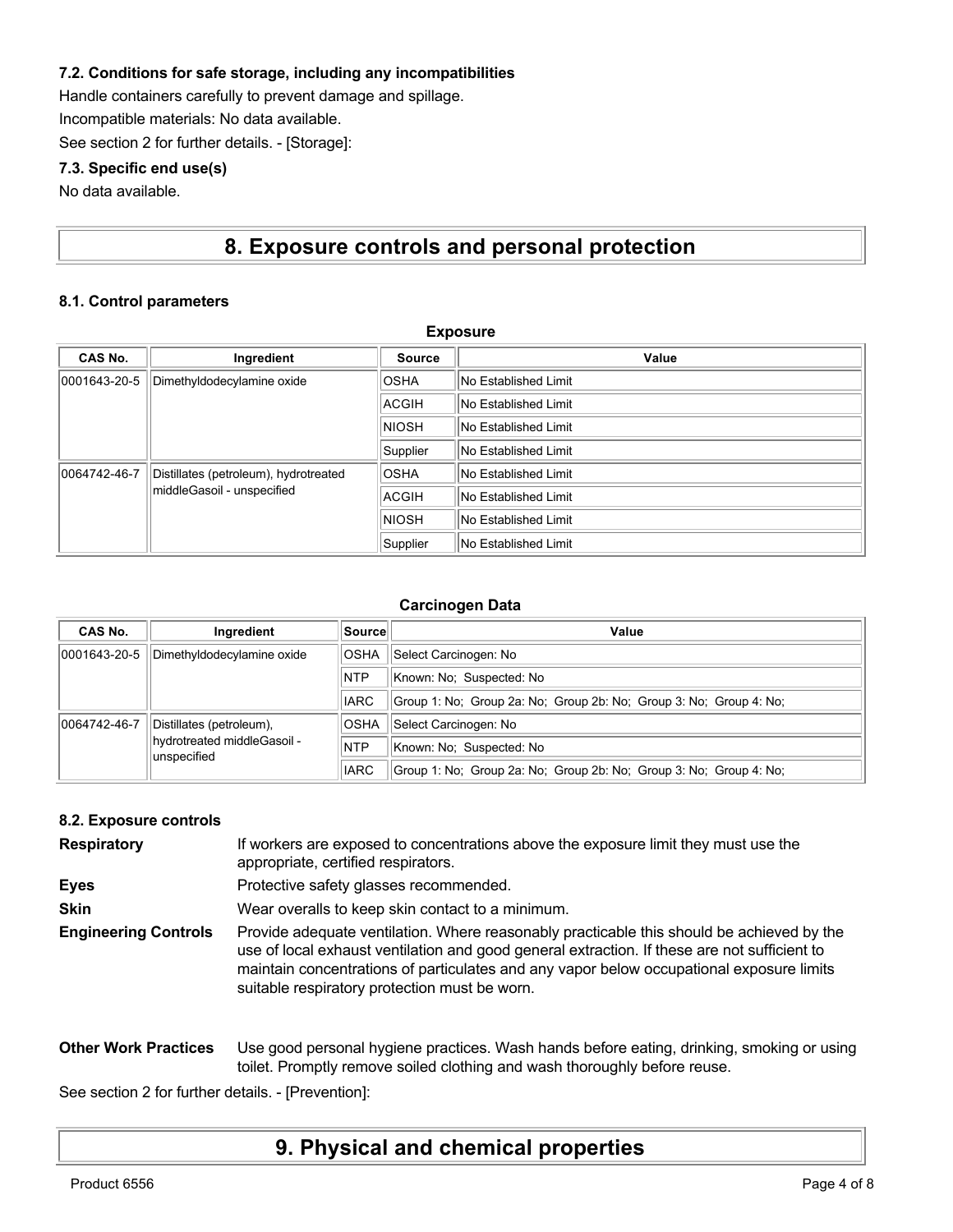| Appearance                                         | <b>Light Yellow Thin Liquid</b>            |
|----------------------------------------------------|--------------------------------------------|
| Odor                                               | Mild                                       |
| Odor threshold                                     | Not Measured                               |
| рH                                                 | $6.8 - 7.6$                                |
| Melting point / freezing point                     | Not Measured                               |
| Initial boiling point and boiling range            | $>212$ deg F                               |
| <b>Flash Point</b>                                 | >200 degrees F PMCC (non-flammable)        |
| Evaporation rate (Ether = 1)                       | 0.33                                       |
| <b>Flammability (solid, gas)</b>                   | Not Applicable                             |
| Upper/lower flammability or explosive<br>limits    | Lower Explosive Limit: Not Measured        |
|                                                    | <b>Upper Explosive Limit: Not Measured</b> |
| Vapor pressure (Pa)                                | Not Determined                             |
| <b>Vapor Density</b>                               | Not Determined                             |
| <b>Specific Gravity</b>                            | $0.992 - 1.012$                            |
| <b>Solubility in Water</b>                         | Not Measured                               |
| Partition coefficient n-octanol/water (Log<br>Kow) | Not Measured                               |
| <b>Auto-ignition temperature</b>                   | Not Measured                               |
| <b>Decomposition temperature</b>                   | Not Measured                               |
| <b>Viscosity (cSt)</b>                             | Not Measured                               |
| Foaming                                            | Moderate                                   |
| 9.2. Other information                             |                                            |
| No other relevant information.                     |                                            |

## **10. Stability and reactivity**

### **10.1. Reactivity**

Hazardous Polymerization will not occur.

### **10.2. Chemical stability**

Stable under normal circumstances.

## **10.3. Possibility of hazardous reactions**

No data available.

## **10.4. Conditions to avoid**

No data available.

### **10.5. Incompatible materials**

No data available.

## **10.6. Hazardous decomposition products**

No hazardous decomposition data available.

# **11. Toxicological information**

## **Acute toxicity**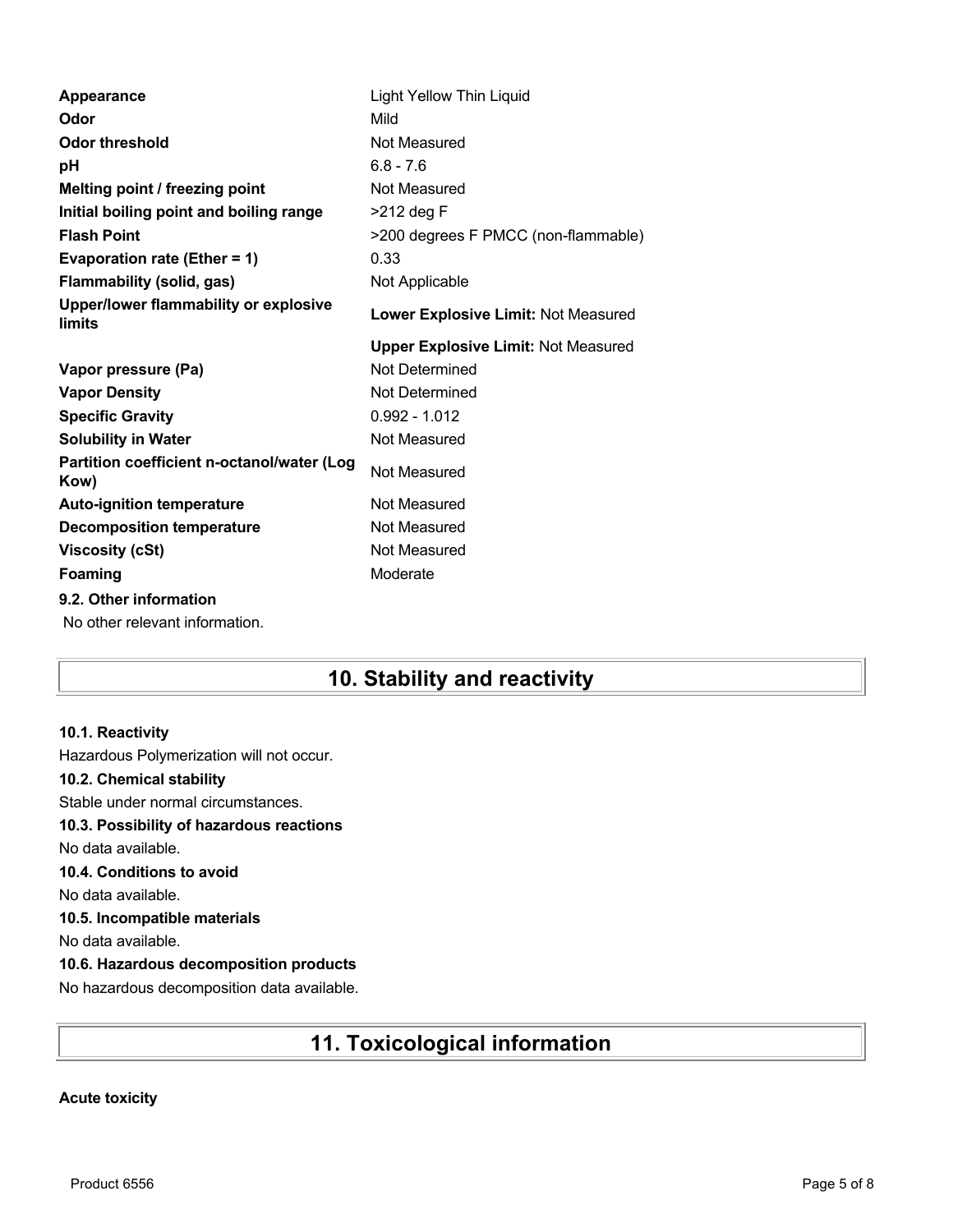| Ingredient                                                                         | Oral LD50.<br>mg/kg            | Skin LD50.<br>mg/kg                  | <b>Inhalation</b><br>Vapor LD50,<br>mg/L/4hr | <b>Inhalation</b><br>Dust/Mist LD50.<br>mg/L/4hr | Inhalation<br>Gas LD50,<br>ppm |
|------------------------------------------------------------------------------------|--------------------------------|--------------------------------------|----------------------------------------------|--------------------------------------------------|--------------------------------|
| Dimethyldodecylamine oxide - (1643-20-5)                                           | No data<br>available           | No data<br>available                 | No data<br>available                         | No data available                                | No data<br>available           |
| Distillates (petroleum), hydrotreated middleGasoil -<br>unspecified - (64742-46-7) | 5,000.00, Rat -<br>Category: 5 | 2.000.00.<br>Rabbit -<br>Category: 4 | No data<br>available                         | No data availablel                               | No data<br>available           |

Note: When no route specific LD50 data is available for an acute toxin, the converted acute toxicity point estimate was used in the calculation of the product's ATE (Acute Toxicity Estimate).

| <b>Classification</b>         | Category | <b>Hazard Description</b>                             |
|-------------------------------|----------|-------------------------------------------------------|
| Acute toxicity (oral)         |          | Not Applicable                                        |
| Acute toxicity (dermal)       |          | Not Applicable                                        |
| Acute toxicity (inhalation)   |          | Not Applicable                                        |
| Skin corrosion/irritation     | 3        | Causes mild skin irritation. (Not adopted by US OSHA) |
| Serious eye damage/irritation | 2        | Causes serious eye irritation.                        |
| Respiratory sensitization     |          | Not Applicable                                        |
| Skin sensitization            |          | Not Applicable                                        |
| Germ cell mutagenicity        |          | Not Applicable                                        |
| Carcinogenicity               |          | Not Applicable                                        |
| Reproductive toxicity         |          | Not Applicable                                        |
| STOT-single exposure          |          | Not Applicable                                        |
| STOT-repeated exposure        |          | Not Applicable                                        |
| Aspiration hazard             |          | Not Applicable                                        |

# **12. Ecological information**

## **12.1. Toxicity**

No additional information provided for this product. See Section 3 for chemical specific data.

## **Aquatic Ecotoxicity**

| Ingredient                                                                          | 96 hr LC50 fish,<br>mq/l   | 48 hr EC50 crustacea,<br>mg/l | ErC50 algae,<br>mg/l |
|-------------------------------------------------------------------------------------|----------------------------|-------------------------------|----------------------|
| Dimethyldodecylamine oxide - (1643-20-5)                                            | Not Available              | Not Available                 | Not Available        |
| Distillates (petroleum), hydrotreated middle Gasoil -<br>unspecified - (64742-46-7) | 54.00, Jordanella floridae | 68.00, Daphnia magna          | Not Available        |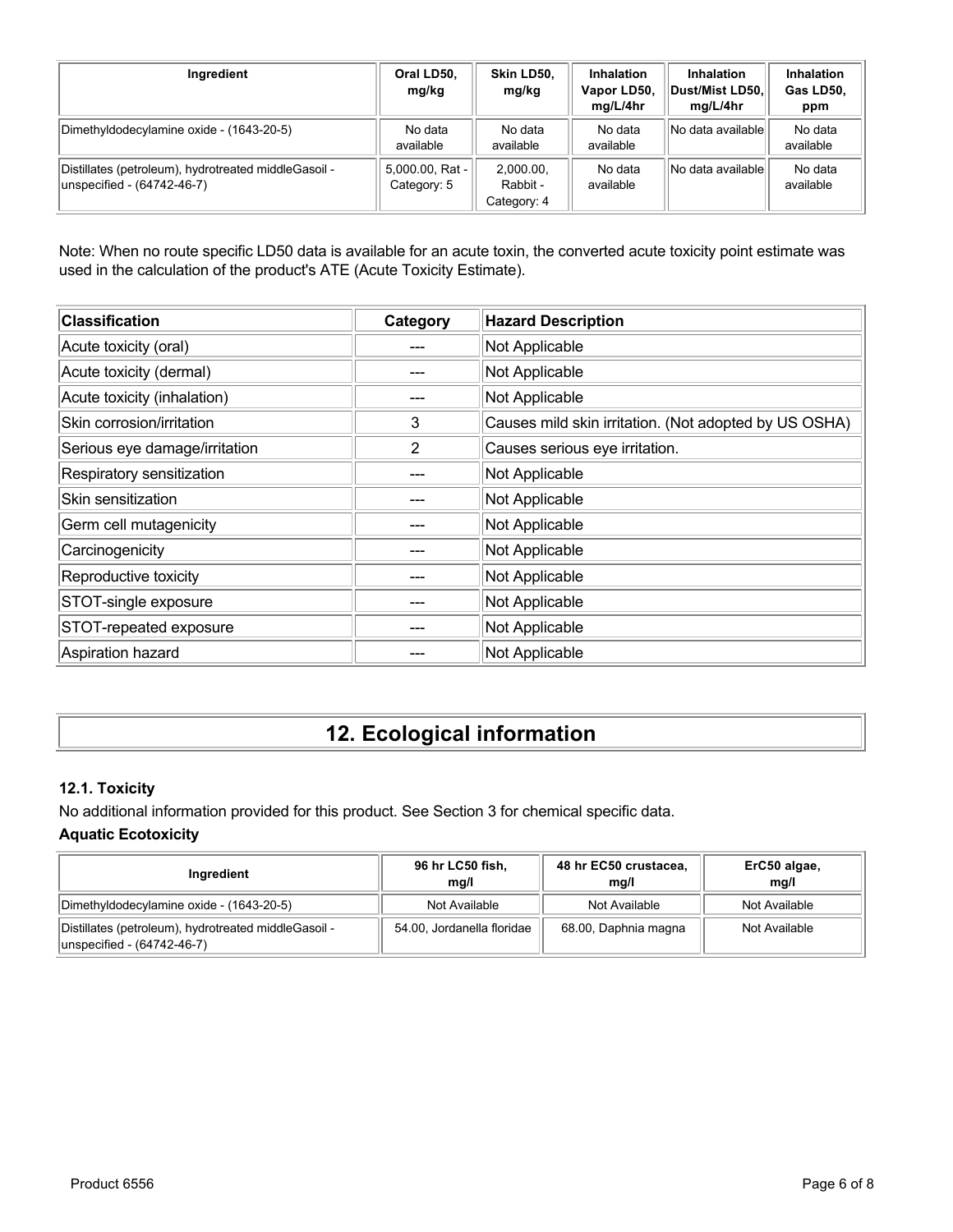### **12.2. Persistence and degradability**

There is no data available on the preparation itself.

## **12.3. Bioaccumulative potential**

Not Measured

**12.4. Mobility in soil**

No data available.

## **12.5. Results of PBT and vPvB assessment**

This product contains no PBT/vPvB chemicals.

## **12.6. Other adverse effects**

No data available.

## **13. Disposal considerations**

#### **13.1. Waste treatment methods**

Observe all federal, state and local regulations when disposing of this substance.

## **14. Transport information**

**14.1. UN number** Not Applicable

**14.3. Transport hazard class(es)** Not Applicable

**14.4. Packing group Not Applicable Not Applicable** 

14.2. UN proper shipping name **Compound, Cleaning, N.O.I., Liquid** Compound, Cleaning, N.O.I., Liquid

## **15. Regulatory information**

| <b>Regulatory Overview</b>                                                 | The regulatory data in Section 15 is not intended to be all-inclusive, only selected regulations<br>are represented. |
|----------------------------------------------------------------------------|----------------------------------------------------------------------------------------------------------------------|
| <b>Toxic Substance</b><br><b>Control Act (TSCA)</b>                        | All components of this material are either listed or exempt from listing on the TSCA Inventory.                      |
| <b>WHMIS Classification</b>                                                | D <sub>2</sub> B                                                                                                     |
| <b>US EPA Tier II Hazards</b>                                              | Fire: No                                                                                                             |
|                                                                            | <b>Sudden Release of Pressure: No</b>                                                                                |
|                                                                            | <b>Reactive: No</b>                                                                                                  |
|                                                                            | Immediate (Acute): Yes                                                                                               |
|                                                                            | Delayed (Chronic): No                                                                                                |
| <b>EPCRA 311/312 Chemicals and ROs:</b><br>(No Product Ingredients Listed) |                                                                                                                      |
| <b>EPCRA 302 Extremely Hazardous:</b><br>(No Product Ingredients Listed)   |                                                                                                                      |
| <b>EPCRA 313 Toxic Chemicals:</b><br>(No Product Ingredients Listed)       |                                                                                                                      |
| Proposition 65 - Carcinogens (>0.0%):<br>(No Product Ingredients Listed)   |                                                                                                                      |
| (No Product Ingredients Listed)                                            | Proposition 65 - Developmental Toxins (>0.0%):                                                                       |
|                                                                            |                                                                                                                      |